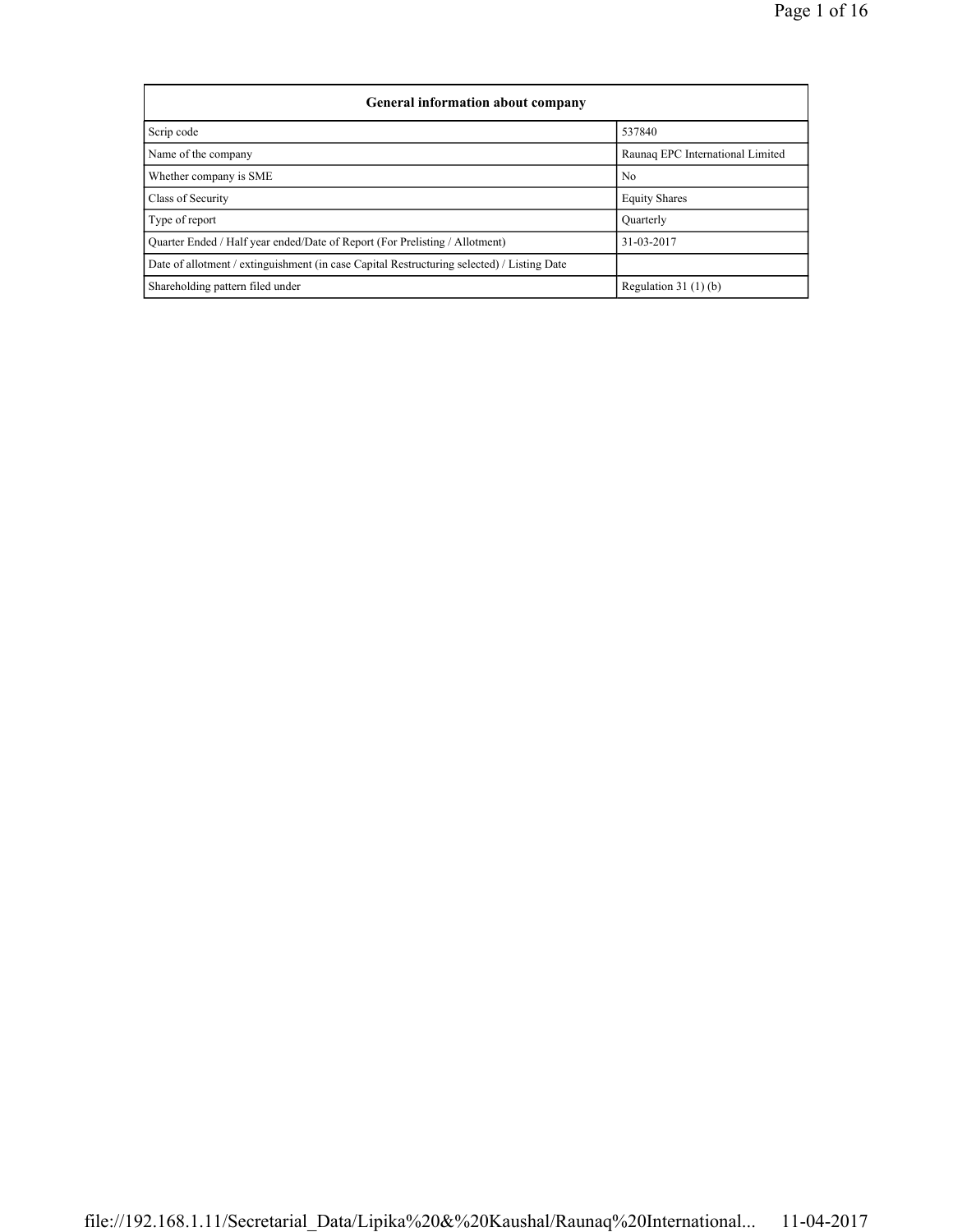| Sr. No. | Particular                                                                             | Yes/No         |
|---------|----------------------------------------------------------------------------------------|----------------|
|         | Whether the Listed Entity has issued any partly paid up shares?                        | No             |
|         | Whether the Listed Entity has issued any Convertible Securities?                       | No             |
|         | Whether the Listed Entity has issued any Warrants?                                     | No             |
| 4       | Whether the Listed Entity has any shares against which depository receipts are issued? | N <sub>0</sub> |
|         | Whether the Listed Entity has any shares in locked-in?                                 | No             |
| -6      | Whether any shares held by promoters are pledge or otherwise encumbered?               | No             |
|         | Whether company has equity shares with differential voting rights?                     | No             |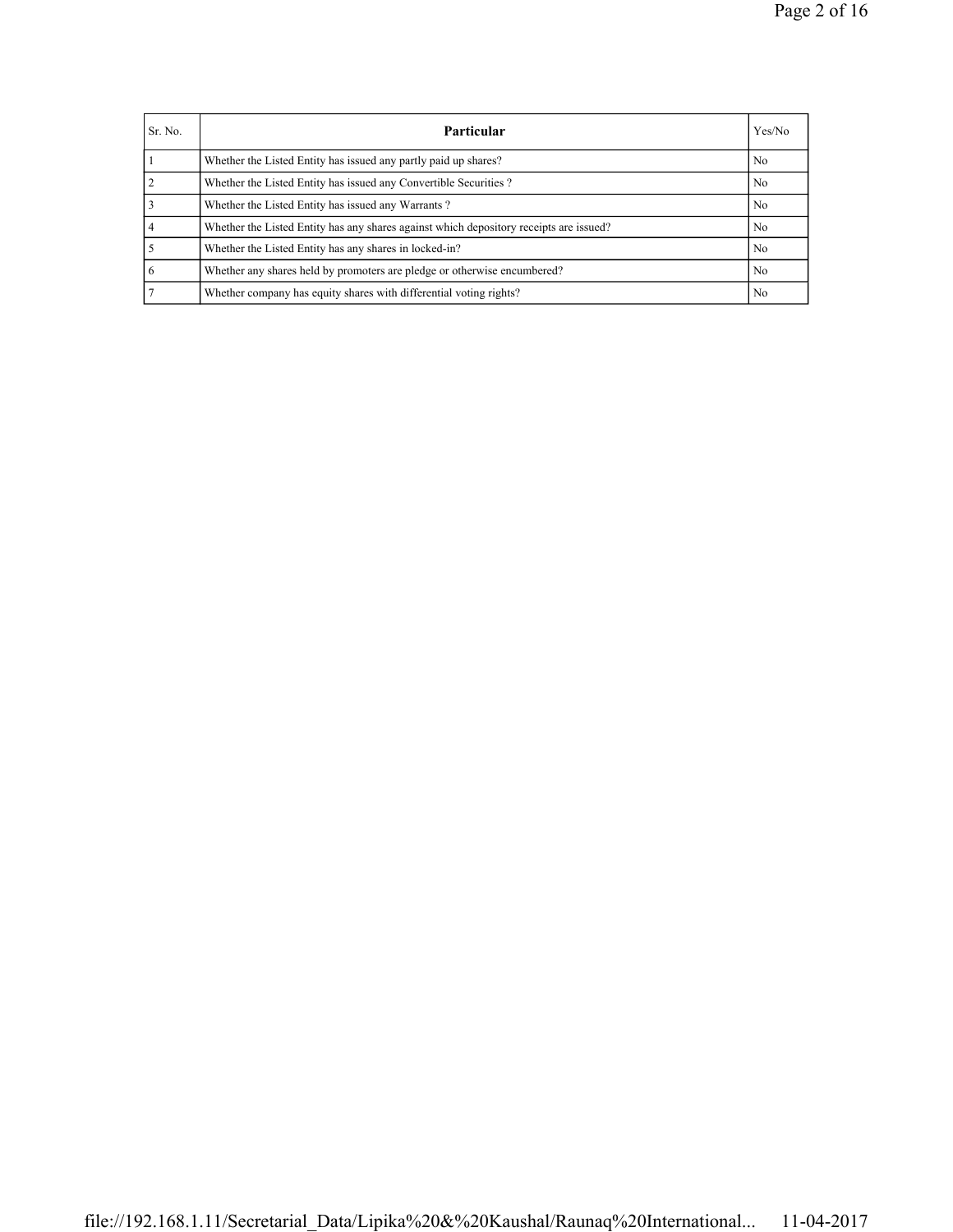|                   | Table I - Summary Statement holding of specified securities |                                  |                                   |                             |                          |                                                                    |                                                                                                                         |                                                                  |               |         |                      |  |  |
|-------------------|-------------------------------------------------------------|----------------------------------|-----------------------------------|-----------------------------|--------------------------|--------------------------------------------------------------------|-------------------------------------------------------------------------------------------------------------------------|------------------------------------------------------------------|---------------|---------|----------------------|--|--|
|                   |                                                             |                                  | No. of                            | No. Of<br>Partly            | No. Of<br>shares         | Total nos.<br>shares<br>held (VII)<br>$= (IV) +$<br>$(V)$ + $(VI)$ | Shareholding as<br>a % of total no.<br>of shares<br>(calculated as<br>per SCRR, 1957)<br>(VIII) As a % of<br>$(A+B+C2)$ | Number of Voting Rights held in each<br>class of securities (IX) |               |         |                      |  |  |
| Category<br>$($ I | Category of<br>shareholder<br>(II)                          | Nos. Of<br>shareholders<br>(III) | fully paid<br>up equity<br>shares | paid-up<br>equity<br>shares | underlying<br>Depository |                                                                    |                                                                                                                         | No of Voting (XIV)<br>Rights                                     |               |         | Total as a<br>$%$ of |  |  |
|                   |                                                             |                                  | held $(IV)$                       | held<br>(V)                 | Receipts<br>(VI)         |                                                                    |                                                                                                                         | <b>Class</b><br>eg: X                                            | Class<br>eg:y | Total   | $(A+B+C)$            |  |  |
| (A)               | Promoter &<br>Promoter<br>Group                             | $\overline{4}$                   | 2247955                           |                             |                          | 2247955                                                            | 67.24                                                                                                                   | 2247955                                                          |               | 2247955 | 67.24                |  |  |
| (B)               | Public                                                      | 2184                             | 1095288                           |                             |                          | 1095288                                                            | 32.76                                                                                                                   | 1095288                                                          |               | 1095288 | 32.76                |  |  |
| (C)               | Non<br>Promoter-<br>Non Public                              |                                  |                                   |                             |                          |                                                                    |                                                                                                                         |                                                                  |               |         |                      |  |  |
| (C1)              | <b>Shares</b><br>underlying<br><b>DRs</b>                   |                                  |                                   |                             |                          |                                                                    |                                                                                                                         |                                                                  |               |         |                      |  |  |
| (C2)              | Shares held<br>by<br>Employee<br>Trusts                     |                                  |                                   |                             |                          |                                                                    |                                                                                                                         |                                                                  |               |         |                      |  |  |
|                   | Total                                                       | 2188                             | 3343243                           |                             |                          | 3343243                                                            | 100                                                                                                                     | 3343243                                                          |               | 3343243 | 100                  |  |  |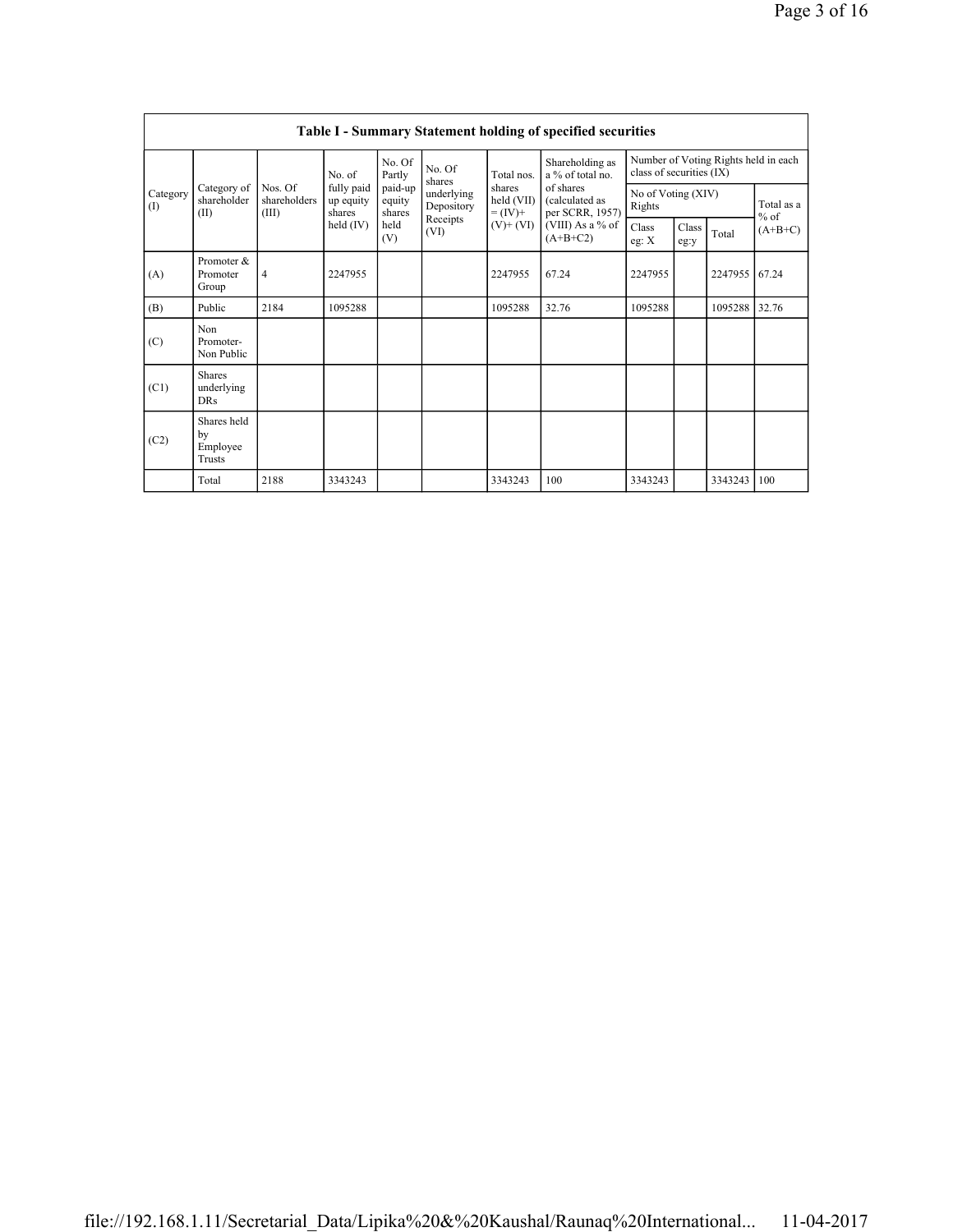|                 | Table I - Summary Statement holding of specified securities                                                                   |                                    |                                                  |                                                                                                                                                        |                                        |                                               |                                                                               |                                                |                                       |         |  |  |
|-----------------|-------------------------------------------------------------------------------------------------------------------------------|------------------------------------|--------------------------------------------------|--------------------------------------------------------------------------------------------------------------------------------------------------------|----------------------------------------|-----------------------------------------------|-------------------------------------------------------------------------------|------------------------------------------------|---------------------------------------|---------|--|--|
| Category<br>(1) | No. Of<br><b>Shares</b><br>Category of<br>Underlying<br>shareholder<br>Outstanding<br>(II)<br>convertible<br>securities $(X)$ |                                    | No. of<br><b>Shares</b><br>Underlying            | Shareholding, as<br>No. Of Shares<br>a % assuming full<br>conversion of<br>Underlying<br>convertible<br>Outstanding<br>convertible<br>securities (as a | Number of<br>Locked in<br>shares (XII) |                                               | Number of<br><b>Shares</b><br>pledged or<br>otherwise<br>encumbered<br>(XIII) |                                                | Number of<br>equity shares<br>held in |         |  |  |
|                 |                                                                                                                               | Outstanding<br>Warrants<br>$(X_i)$ | securities and<br>No. Of<br>Warrants (Xi)<br>(a) | percentage of<br>diluted share<br>capital) (XI)=<br>$(VII)+(X)$ As a %<br>of $(A+B+C2)$                                                                | No.<br>(a)                             | As a $%$<br>of total<br>Shares<br>held<br>(b) | No.<br>(a)                                                                    | As a %<br>of total<br><b>Shares</b><br>held(b) | dematerialized<br>form $(XIV)$        |         |  |  |
| (A)             | Promoter &<br>Promoter<br>Group                                                                                               |                                    |                                                  |                                                                                                                                                        | 67.24                                  |                                               |                                                                               |                                                |                                       | 2228020 |  |  |
| (B)             | Public                                                                                                                        |                                    |                                                  |                                                                                                                                                        | 32.76                                  |                                               |                                                                               |                                                |                                       | 806189  |  |  |
| (C)             | Non<br>Promoter-<br>Non Public                                                                                                |                                    |                                                  |                                                                                                                                                        |                                        |                                               |                                                                               |                                                |                                       |         |  |  |
| (C1)            | <b>Shares</b><br>underlying<br><b>DRs</b>                                                                                     |                                    |                                                  |                                                                                                                                                        |                                        |                                               |                                                                               |                                                |                                       |         |  |  |
| (C2)            | Shares held<br>by<br>Employee<br><b>Trusts</b>                                                                                |                                    |                                                  |                                                                                                                                                        |                                        |                                               |                                                                               |                                                |                                       |         |  |  |
|                 | Total                                                                                                                         |                                    |                                                  |                                                                                                                                                        | 100                                    |                                               |                                                                               |                                                |                                       | 3034209 |  |  |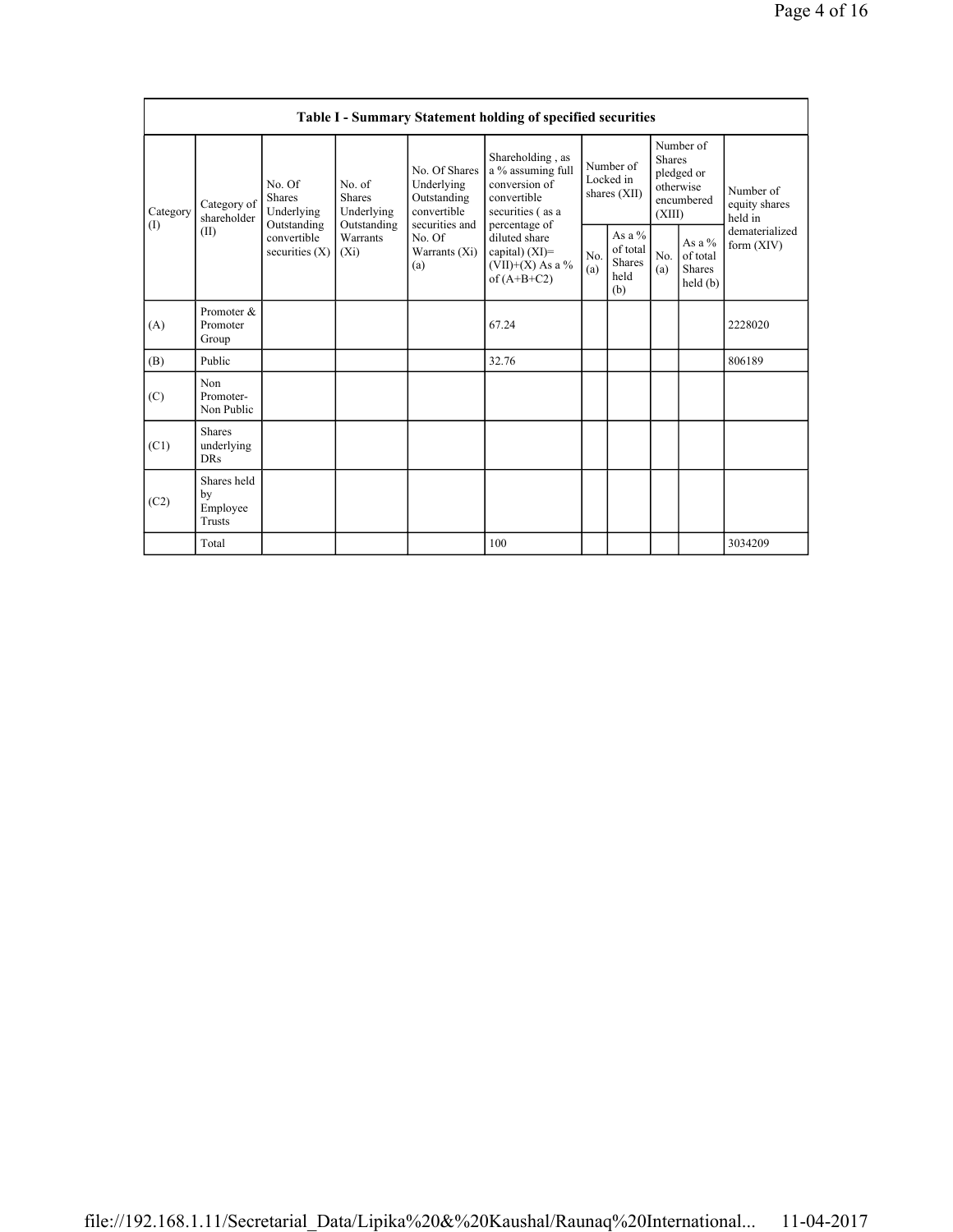| Table II - Statement showing shareholding pattern of the Promoter and Promoter Group        |                                                                                                                     |                                  |                                     |                                 |                                                |                                           |                                                              |                              |               |                                                                  |                           |
|---------------------------------------------------------------------------------------------|---------------------------------------------------------------------------------------------------------------------|----------------------------------|-------------------------------------|---------------------------------|------------------------------------------------|-------------------------------------------|--------------------------------------------------------------|------------------------------|---------------|------------------------------------------------------------------|---------------------------|
|                                                                                             |                                                                                                                     |                                  | No. of<br>fully                     | No.<br>Of<br>Partly             | No. Of                                         | Total<br>nos.                             | Shareholding<br>as a % of total                              |                              |               | Number of Voting Rights held in<br>each class of securities (IX) |                           |
| Sr.                                                                                         | Category & Name<br>of the<br>Shareholders (I)                                                                       | Nos. Of<br>shareholders<br>(III) | paid up<br>equity<br>shares<br>held | paid-<br>up<br>equity<br>shares | shares<br>underlying<br>Depository<br>Receipts | shares<br>held<br>$(VII) =$<br>$(IV)+(V)$ | no. of shares<br>(calculated as<br>per SCRR,<br>1957) (VIII) | No of Voting (XIV)<br>Rights |               |                                                                  | Total<br>as a %<br>of     |
|                                                                                             |                                                                                                                     |                                  | (IV)                                | held<br>(V)                     | (VI)                                           | $+ (VI)$                                  | As a % of<br>$(A+B+C2)$                                      | Class<br>eg: X               | Class<br>eg:y | Total                                                            | Total<br>Voting<br>rights |
| A                                                                                           | Table II - Statement showing shareholding pattern of the Promoter and Promoter Group                                |                                  |                                     |                                 |                                                |                                           |                                                              |                              |               |                                                                  |                           |
| (1)                                                                                         | Indian                                                                                                              |                                  |                                     |                                 |                                                |                                           |                                                              |                              |               |                                                                  |                           |
| (a)                                                                                         | Individuals/Hindu<br>undivided Family                                                                               | $\overline{\mathbf{c}}$          | 1486630                             |                                 |                                                | 1486630                                   | 44.47                                                        | 1486630                      |               | 1486630                                                          | 44.47                     |
| (d)                                                                                         | Any Other<br>(specify)                                                                                              | 2                                | 761325                              |                                 |                                                | 761325                                    | 22.77                                                        | 761325                       |               | 761325                                                           | 22.77                     |
| Sub-Total (A)<br>(1)                                                                        |                                                                                                                     | 4                                | 2247955                             |                                 |                                                | 2247955                                   | 67.24                                                        | 2247955                      |               | 2247955                                                          | 67.24                     |
| (2)                                                                                         | Foreign                                                                                                             |                                  |                                     |                                 |                                                |                                           |                                                              |                              |               |                                                                  |                           |
| Total<br>Shareholding<br>of Promoter<br>and Promoter<br>Group $(A)=$<br>$(A)(1)+(A)$<br>(2) |                                                                                                                     | 4                                | 2247955                             |                                 |                                                | 2247955                                   | 67.24                                                        | 2247955                      |               | 2247955                                                          | 67.24                     |
| B                                                                                           | Table III - Statement showing shareholding pattern of the Public shareholder                                        |                                  |                                     |                                 |                                                |                                           |                                                              |                              |               |                                                                  |                           |
| (1)                                                                                         | Institutions                                                                                                        |                                  |                                     |                                 |                                                |                                           |                                                              |                              |               |                                                                  |                           |
| (f)                                                                                         | Financial<br><b>Institutions/Banks</b>                                                                              | 1                                | 217                                 |                                 |                                                | 217                                       | 0.01                                                         | 217                          |               | 217                                                              | 0.01                      |
| Sub-Total (B)<br>(1)                                                                        |                                                                                                                     | 1                                | 217                                 |                                 |                                                | 217                                       | 0.01                                                         | 217                          |               | 217                                                              | 0.01                      |
| (3)                                                                                         | Non-institutions                                                                                                    |                                  |                                     |                                 |                                                |                                           |                                                              |                              |               |                                                                  |                           |
| (a(i))                                                                                      | Individuals -<br>i.Individual<br>shareholders<br>holding nominal<br>share capital up to<br>Rs. 2 lakhs.             | 2108                             | 693805                              |                                 |                                                | 693805                                    | 20.75                                                        | 693805                       |               | 693805                                                           | 20.75                     |
| (a(ii))                                                                                     | Individuals - ii.<br>Individual<br>shareholders<br>holding nominal<br>share capital in<br>excess of Rs. 2<br>lakhs. | 9                                | 298053                              |                                 |                                                | 298053                                    | 8.92                                                         | 298053                       |               | 298053                                                           | 8.92                      |
| (e)                                                                                         | Any Other<br>(specify)                                                                                              | 66                               | 103213                              |                                 |                                                | 103213                                    | 3.09                                                         | 103213                       |               | 103213                                                           | 3.09                      |
| Sub-Total (B)<br>(3)                                                                        |                                                                                                                     | 2183                             | 1095071                             |                                 |                                                | 1095071                                   | 32.75                                                        | 1095071                      |               | 1095071                                                          | 32.75                     |
| <b>Total Public</b><br>Shareholding<br>$(B)=(B)(1)+$<br>$(B)(2)+(B)(3)$                     |                                                                                                                     | 2184                             | 1095288                             |                                 |                                                | 1095288                                   | 32.76                                                        | 1095288                      |               | 1095288                                                          | 32.76                     |
| $\mathbf C$                                                                                 | Table IV - Statement showing shareholding pattern of the Non Promoter- Non Public shareholder                       |                                  |                                     |                                 |                                                |                                           |                                                              |                              |               |                                                                  |                           |
| Total<br>$(A+B+C2)$                                                                         |                                                                                                                     | 2188                             | 3343243                             |                                 |                                                | 3343243                                   | 100                                                          | 3343243                      |               | 3343243                                                          | 100                       |
| Total<br>$(A+B+C)$                                                                          |                                                                                                                     | 2188                             | 3343243                             |                                 |                                                | 3343243                                   | 100                                                          | 3343243                      |               | 3343243                                                          | 100                       |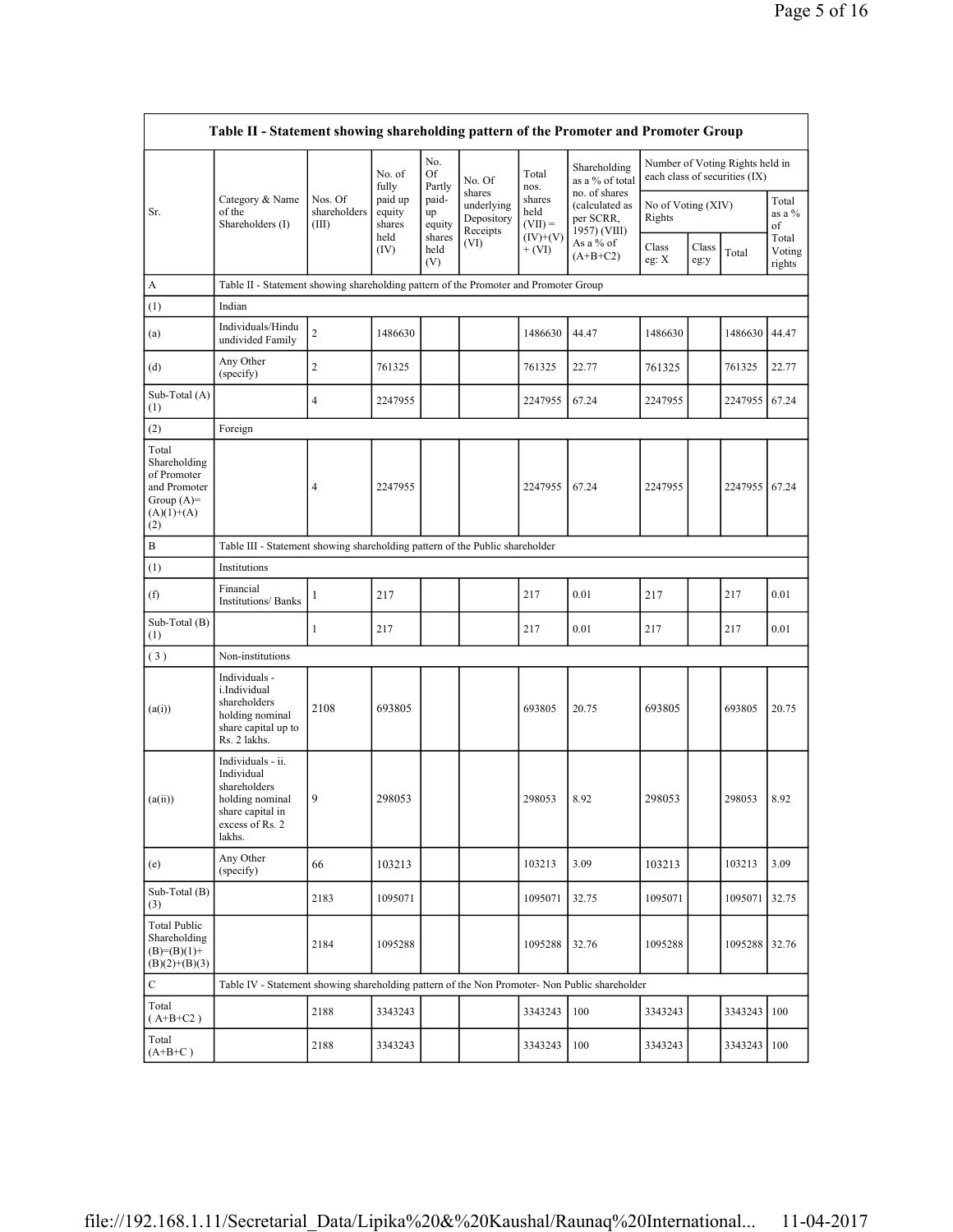| Table II - Statement showing shareholding pattern of the Promoter and Promoter Group   |                                                          |                              |                                                           |                                                                                               |                                        |                                             |                                                                               |                                         |                                       |
|----------------------------------------------------------------------------------------|----------------------------------------------------------|------------------------------|-----------------------------------------------------------|-----------------------------------------------------------------------------------------------|----------------------------------------|---------------------------------------------|-------------------------------------------------------------------------------|-----------------------------------------|---------------------------------------|
| Sr.                                                                                    | No. Of Shares<br>Underlying<br>Underlying<br>Outstanding | No. of Shares                | No. Of Shares<br>Underlying<br>Outstanding<br>convertible | Shareholding, as a<br>% assuming full<br>conversion of<br>convertible<br>securities (as a     | Number of<br>Locked in<br>shares (XII) |                                             | Number of<br><b>Shares</b><br>pledged or<br>otherwise<br>encumbered<br>(XIII) |                                         | Number of<br>equity shares<br>held in |
|                                                                                        | convertible<br>securities $(X)$                          | Outstanding<br>Warrants (Xi) | securities and<br>No. Of<br>Warrants (Xi)<br>(a)          | percentage of diluted<br>share capital) $(XI)$ =<br>$(VII)+(X)$ As a % of<br>$(A+B+C2)$       | No.<br>(a)                             | As a %<br>of total<br>Shares<br>held<br>(b) | No.<br>(a)                                                                    | As a %<br>of total<br>Shares<br>held(b) | dematerialized<br>form $(XIV)$        |
| А                                                                                      |                                                          |                              |                                                           | Table II - Statement showing shareholding pattern of the Promoter and Promoter Group          |                                        |                                             |                                                                               |                                         |                                       |
| (1)                                                                                    | Indian                                                   |                              |                                                           |                                                                                               |                                        |                                             |                                                                               |                                         |                                       |
| (a)                                                                                    |                                                          |                              |                                                           | 44.47                                                                                         |                                        |                                             |                                                                               |                                         | 1466695                               |
| (d)                                                                                    |                                                          |                              |                                                           | 22.77                                                                                         |                                        |                                             |                                                                               |                                         | 761325                                |
| Sub-Total (A)<br>(1)                                                                   |                                                          |                              |                                                           | 67.24                                                                                         |                                        |                                             |                                                                               |                                         | 2228020                               |
| (2)                                                                                    | Foreign                                                  |                              |                                                           |                                                                                               |                                        |                                             |                                                                               |                                         |                                       |
| Total<br>Shareholding of<br>Promoter and<br>Promoter<br>Group $(A)=A)$<br>$(1)+(A)(2)$ |                                                          |                              |                                                           | 67.24                                                                                         |                                        |                                             |                                                                               |                                         | 2228020                               |
| B                                                                                      |                                                          |                              |                                                           | Table III - Statement showing shareholding pattern of the Public shareholder                  |                                        |                                             |                                                                               |                                         |                                       |
| (1)                                                                                    | Institutions                                             |                              |                                                           |                                                                                               |                                        |                                             |                                                                               |                                         |                                       |
| (f)                                                                                    |                                                          |                              |                                                           | 0.01                                                                                          |                                        |                                             |                                                                               |                                         | $\boldsymbol{0}$                      |
| Sub-Total (B)<br>(1)                                                                   |                                                          |                              |                                                           | 0.01                                                                                          |                                        |                                             |                                                                               |                                         | $\boldsymbol{0}$                      |
| (3)                                                                                    | Non-institutions                                         |                              |                                                           |                                                                                               |                                        |                                             |                                                                               |                                         |                                       |
| (a(i))                                                                                 |                                                          |                              |                                                           | 20.75                                                                                         |                                        |                                             |                                                                               |                                         | 451538                                |
| (a(i))                                                                                 |                                                          |                              |                                                           | 8.92                                                                                          |                                        |                                             |                                                                               |                                         | 276178                                |
| (e)                                                                                    |                                                          |                              |                                                           | 3.09                                                                                          |                                        |                                             |                                                                               |                                         | 78473                                 |
| Sub-Total (B)<br>(3)                                                                   |                                                          |                              |                                                           | 32.75                                                                                         |                                        |                                             |                                                                               |                                         | 806189                                |
| <b>Total Public</b><br>Shareholding<br>$(B)=(B)(1)+(B)$<br>$(2)+(B)(3)$                |                                                          |                              |                                                           | 32.76                                                                                         |                                        |                                             |                                                                               |                                         | 806189                                |
| $\mathbf C$                                                                            |                                                          |                              |                                                           | Table IV - Statement showing shareholding pattern of the Non Promoter- Non Public shareholder |                                        |                                             |                                                                               |                                         |                                       |
| Total<br>$(A+B+C2)$                                                                    |                                                          |                              |                                                           | 100                                                                                           |                                        |                                             |                                                                               |                                         | 3034209                               |
| Total<br>$(A+B+C)$                                                                     |                                                          |                              |                                                           | 100                                                                                           |                                        |                                             |                                                                               |                                         | 3034209                               |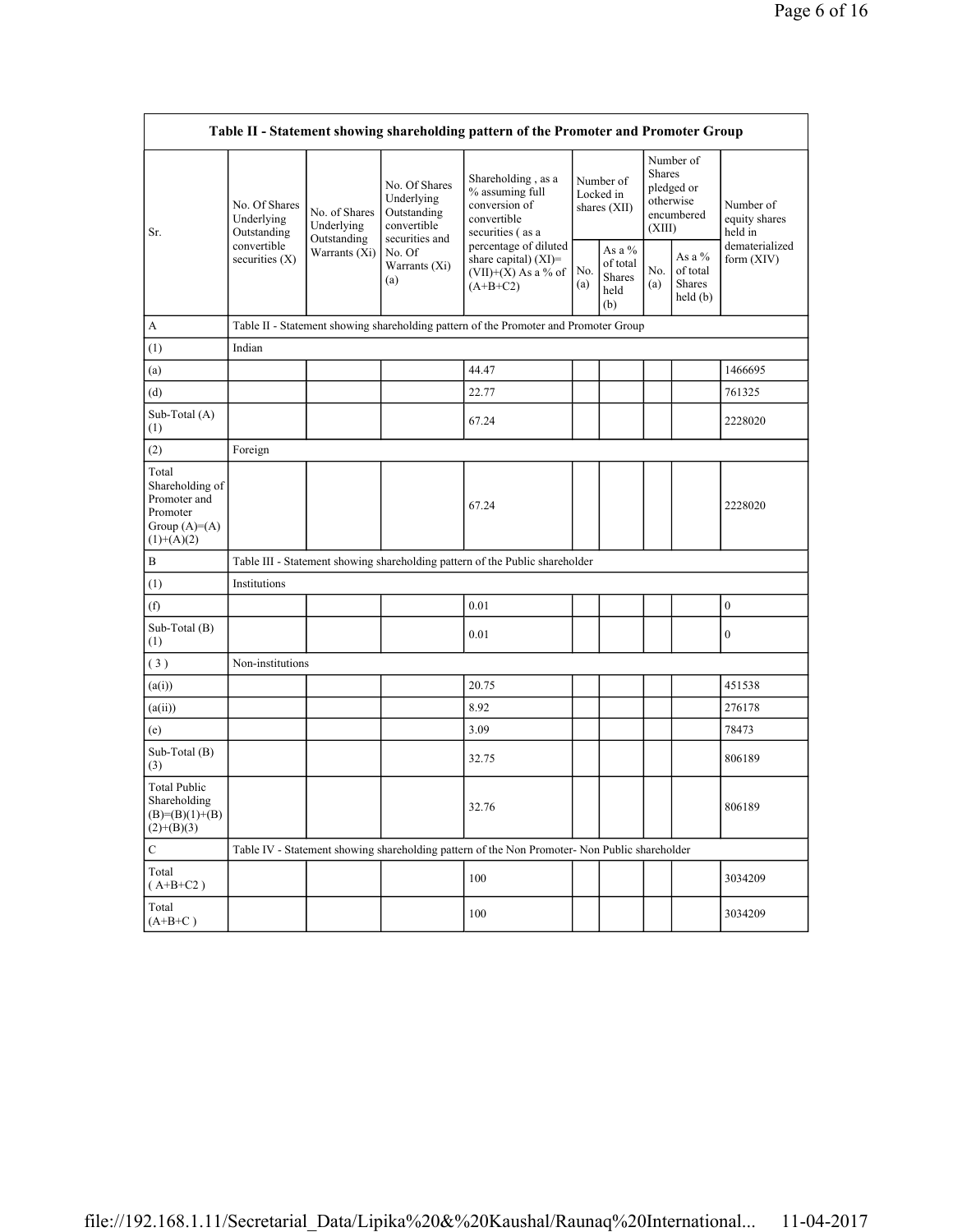| Individuals/Hindu undivided Family                                                                                                                                                        |                                                               |                      |                       |  |  |  |  |  |
|-------------------------------------------------------------------------------------------------------------------------------------------------------------------------------------------|---------------------------------------------------------------|----------------------|-----------------------|--|--|--|--|--|
| Searial No.                                                                                                                                                                               | $\mathbf{1}$                                                  | $\overline{c}$       |                       |  |  |  |  |  |
| Name of the<br>Shareholders (I)                                                                                                                                                           | Surinder P. Kanwar                                            | Late Dr Raunaq Singh | Click here to go back |  |  |  |  |  |
| $PAN$ (II)                                                                                                                                                                                | AAFPK8732L                                                    | ZZZZZ9999Z           | Total                 |  |  |  |  |  |
| No. of fully paid<br>up equity shares<br>held $(IV)$                                                                                                                                      | 1466695                                                       | 19935                | 1486630               |  |  |  |  |  |
| No. Of Partly paid-<br>up equity shares<br>held(V)                                                                                                                                        |                                                               |                      |                       |  |  |  |  |  |
| No. Of shares<br>underlying<br>Depository<br>Receipts (VI)                                                                                                                                |                                                               |                      |                       |  |  |  |  |  |
| Total nos. shares<br>held $(VII) = (IV) +$<br>$(V)$ + $(VI)$                                                                                                                              | 1466695                                                       | 19935                | 1486630               |  |  |  |  |  |
| Shareholding as a<br>% of total no. of<br>shares (calculated<br>as per SCRR,<br>1957) (VIII) As a<br>% of $(A+B+C2)$                                                                      | 43.87                                                         | 0.6                  | 44.47                 |  |  |  |  |  |
|                                                                                                                                                                                           | Number of Voting Rights held in each class of securities (IX) |                      |                       |  |  |  |  |  |
| Class eg: $X$                                                                                                                                                                             | 1466695                                                       | 19935                | 1486630               |  |  |  |  |  |
| Class eg:y                                                                                                                                                                                |                                                               |                      |                       |  |  |  |  |  |
| Total                                                                                                                                                                                     | 1466695                                                       | 19935                | 1486630               |  |  |  |  |  |
| Total as a % of<br><b>Total Voting rights</b>                                                                                                                                             | 43.87                                                         | 0.6                  | 44.47                 |  |  |  |  |  |
| No. Of Shares<br>Underlying<br>Outstanding<br>convertible<br>securities (X)                                                                                                               |                                                               |                      |                       |  |  |  |  |  |
| No. of Shares<br>Underlying<br>Outstanding<br>Warrants (Xi)                                                                                                                               |                                                               |                      |                       |  |  |  |  |  |
| No. Of Shares<br>Underlying<br>Outstanding<br>convertible<br>securities and No.<br>Of Warrants (Xi)<br>(a)                                                                                |                                                               |                      |                       |  |  |  |  |  |
| Shareholding, as a<br>% assuming full<br>conversion of<br>convertible<br>securities (as a<br>percentage of<br>diluted share<br>capital) (XI)= (VII)<br>$+(Xi)(a)$ As a % of<br>$(A+B+C2)$ | 43.87                                                         | 0.6                  | 44.47                 |  |  |  |  |  |
| Number of Locked in shares (XII)                                                                                                                                                          |                                                               |                      |                       |  |  |  |  |  |
| No. (a)                                                                                                                                                                                   |                                                               |                      |                       |  |  |  |  |  |
| As a % of total<br>Shares held (b)                                                                                                                                                        |                                                               |                      |                       |  |  |  |  |  |
|                                                                                                                                                                                           | Number of Shares pledged or otherwise encumbered (XIII)       |                      |                       |  |  |  |  |  |
| No. (a)                                                                                                                                                                                   |                                                               |                      |                       |  |  |  |  |  |
| As a % of total<br>Shares held (b)                                                                                                                                                        |                                                               |                      |                       |  |  |  |  |  |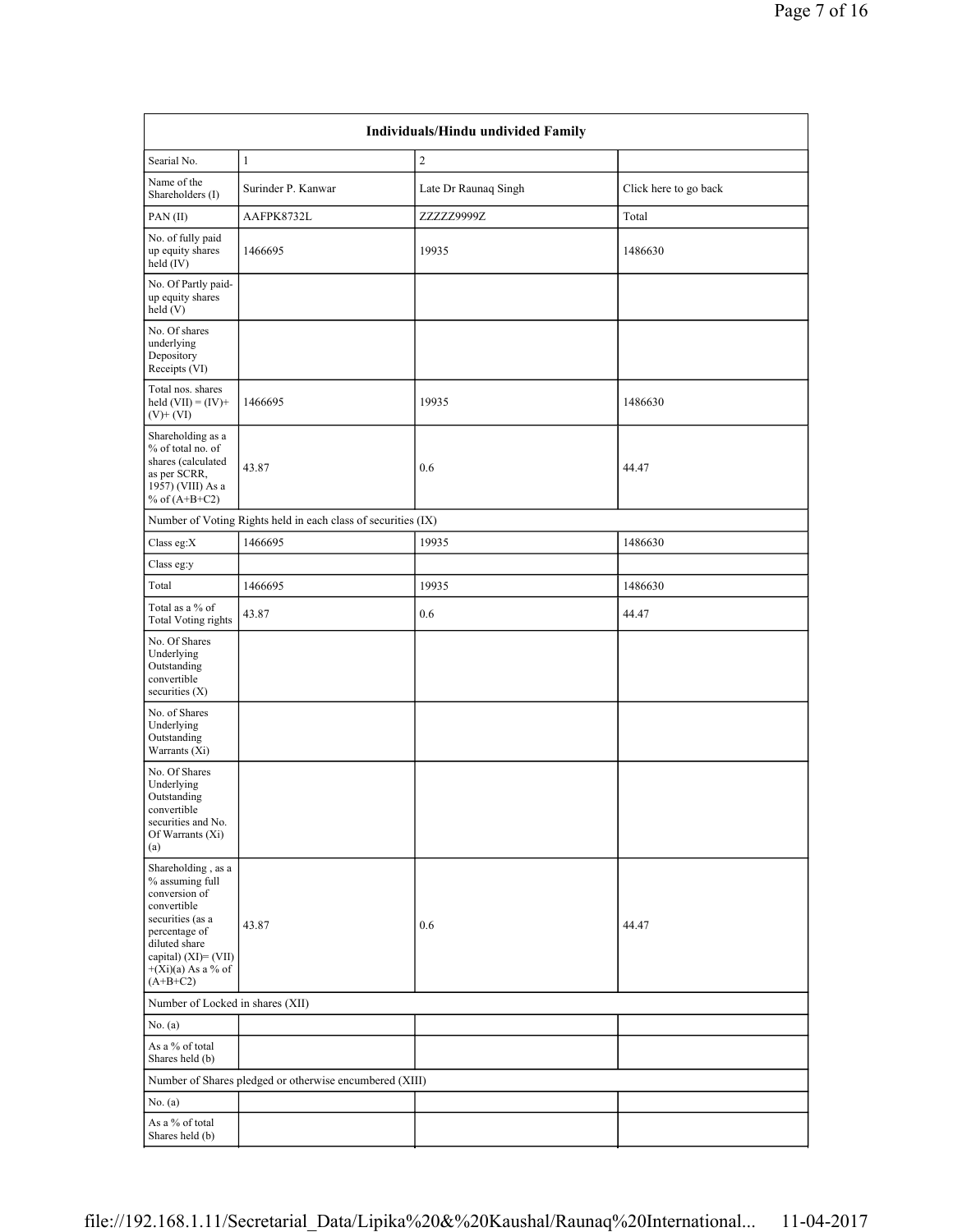| Number of equity<br>shares held in<br>dematerialized<br>form (XIV) | 1466695                      |                        | 1466695 |  |  |  |  |  |
|--------------------------------------------------------------------|------------------------------|------------------------|---------|--|--|--|--|--|
|                                                                    | Reason for not providing PAN |                        |         |  |  |  |  |  |
| Reason for not<br>providing PAN                                    |                              | Textual Information(1) |         |  |  |  |  |  |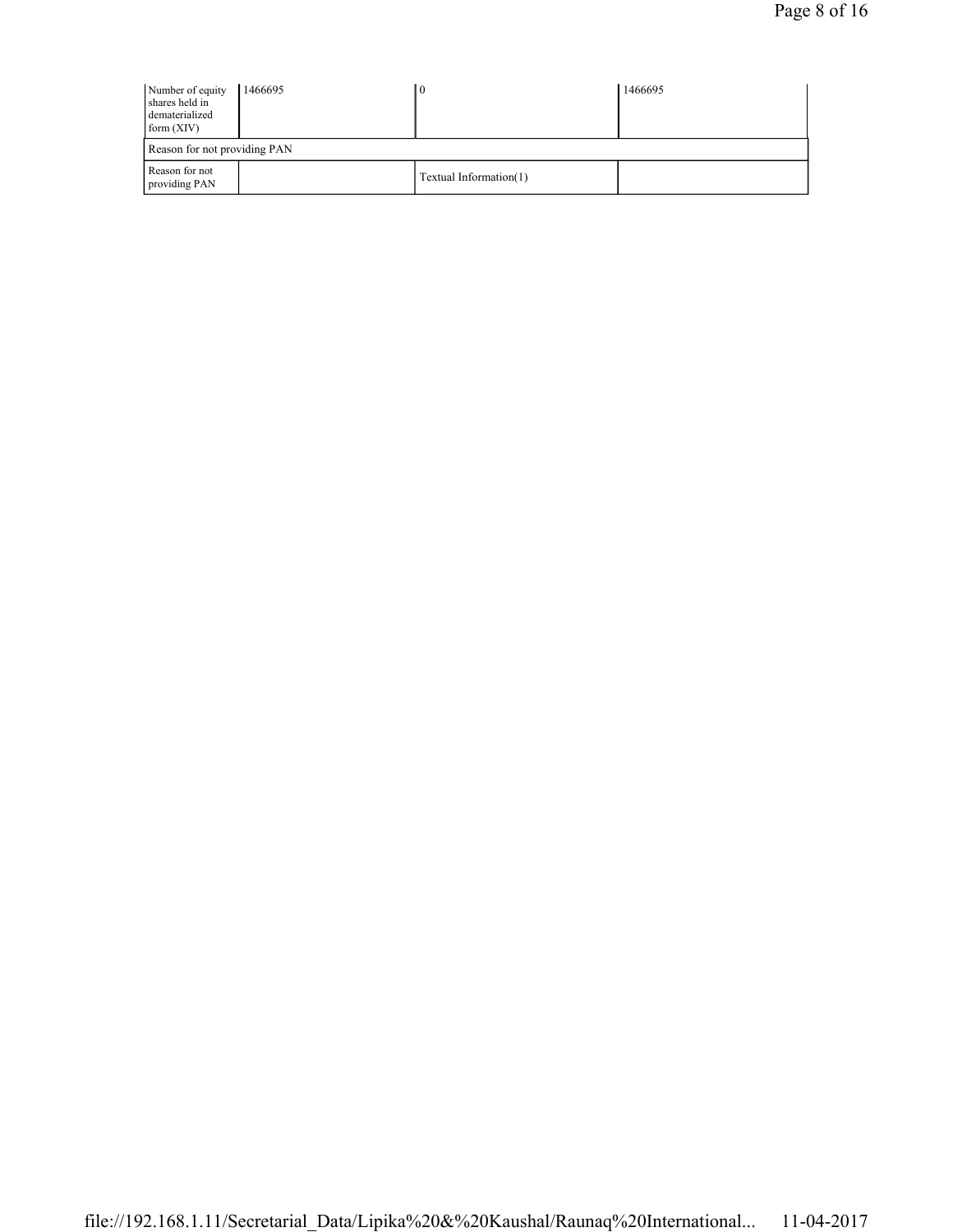|                        | <b>Text Block</b> |
|------------------------|-------------------|
| Textual Information(1) | Deceased          |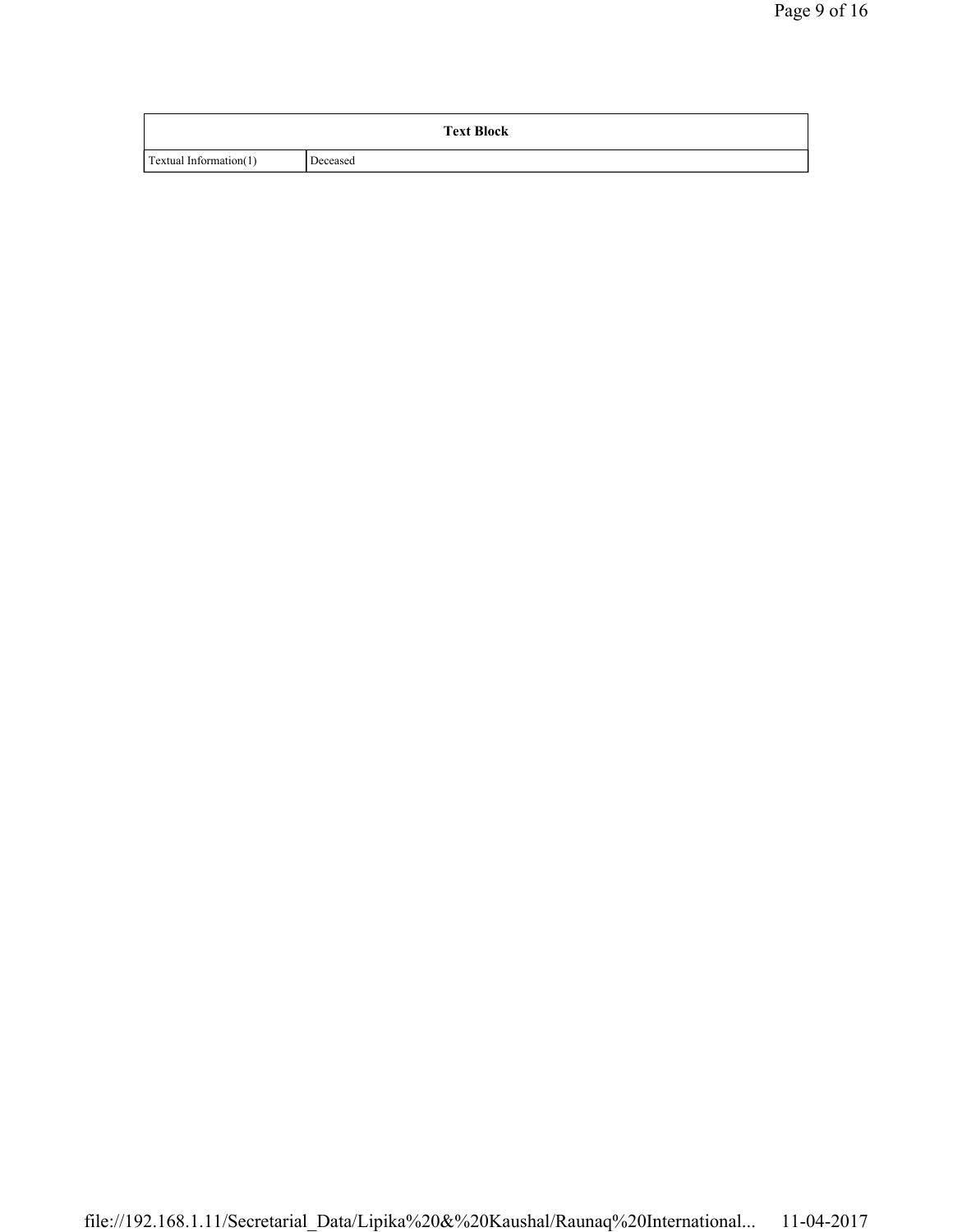| Any Other (specify)                                                                                                                                                                      |                                                               |                                                |                       |  |  |  |  |  |
|------------------------------------------------------------------------------------------------------------------------------------------------------------------------------------------|---------------------------------------------------------------|------------------------------------------------|-----------------------|--|--|--|--|--|
| Searial No.                                                                                                                                                                              | $\mathbf{1}$                                                  | $\overline{c}$                                 |                       |  |  |  |  |  |
| Category                                                                                                                                                                                 | <b>Bodies Corporate</b>                                       | <b>Bodies Corporate</b>                        | Click here to go back |  |  |  |  |  |
| Name of the<br>Shareholders (I)                                                                                                                                                          | Gulab Merchandise Private Limited                             | Vibrant Finance And Investment Private Limited |                       |  |  |  |  |  |
| PAN(II)                                                                                                                                                                                  | AACCG4079Q                                                    | AAACV0104B                                     | Total                 |  |  |  |  |  |
| No. of the<br>Shareholders (I)                                                                                                                                                           | 1                                                             | 1                                              | $\overline{c}$        |  |  |  |  |  |
| No. of fully paid<br>up equity shares<br>held (IV)                                                                                                                                       | 644825                                                        | 116500                                         | 761325                |  |  |  |  |  |
| No. Of Partly paid-<br>up equity shares<br>$\text{held}$ (V)                                                                                                                             |                                                               |                                                |                       |  |  |  |  |  |
| No. Of shares<br>underlying<br>Depository<br>Receipts (VI)                                                                                                                               |                                                               |                                                |                       |  |  |  |  |  |
| Total nos. shares<br>held $(VII) = (IV) +$<br>$(V)$ + $(VI)$                                                                                                                             | 644825                                                        | 116500                                         | 761325                |  |  |  |  |  |
| Shareholding as a<br>% of total no. of<br>shares (calculated<br>as per SCRR,<br>1957) (VIII) As a<br>% of $(A+B+C2)$                                                                     | 19.29                                                         | 3.48                                           | 22.77                 |  |  |  |  |  |
|                                                                                                                                                                                          | Number of Voting Rights held in each class of securities (IX) |                                                |                       |  |  |  |  |  |
| Class eg: X                                                                                                                                                                              | 644825                                                        | 116500                                         | 761325                |  |  |  |  |  |
| Class eg:y                                                                                                                                                                               |                                                               |                                                |                       |  |  |  |  |  |
| Total                                                                                                                                                                                    | 644825                                                        | 116500                                         | 761325                |  |  |  |  |  |
| Total as a % of<br><b>Total Voting rights</b>                                                                                                                                            | 19.29                                                         | 3.48                                           | 22.77                 |  |  |  |  |  |
| No. Of Shares<br>Underlying<br>Outstanding<br>convertible<br>securities $(X)$                                                                                                            |                                                               |                                                |                       |  |  |  |  |  |
| No. of Shares<br>Underlying<br>Outstanding<br>Warrants (Xi)                                                                                                                              |                                                               |                                                |                       |  |  |  |  |  |
| No. Of Shares<br>Underlying<br>Outstanding<br>convertible<br>securities and No.<br>Of Warrants (Xi)<br>(a)                                                                               |                                                               |                                                |                       |  |  |  |  |  |
| Shareholding, as a<br>% assuming full<br>conversion of<br>convertible<br>securities (as a<br>percentage of<br>diluted share<br>capital) $(XI) = (VII)$<br>$+(X)$ As a % of<br>$(A+B+C2)$ | 19.29                                                         | 3.48                                           | 22.77                 |  |  |  |  |  |
| Number of Locked in shares (XII)                                                                                                                                                         |                                                               |                                                |                       |  |  |  |  |  |
| No. (a)                                                                                                                                                                                  |                                                               |                                                |                       |  |  |  |  |  |
| As a % of total<br>Shares held (b)                                                                                                                                                       |                                                               |                                                |                       |  |  |  |  |  |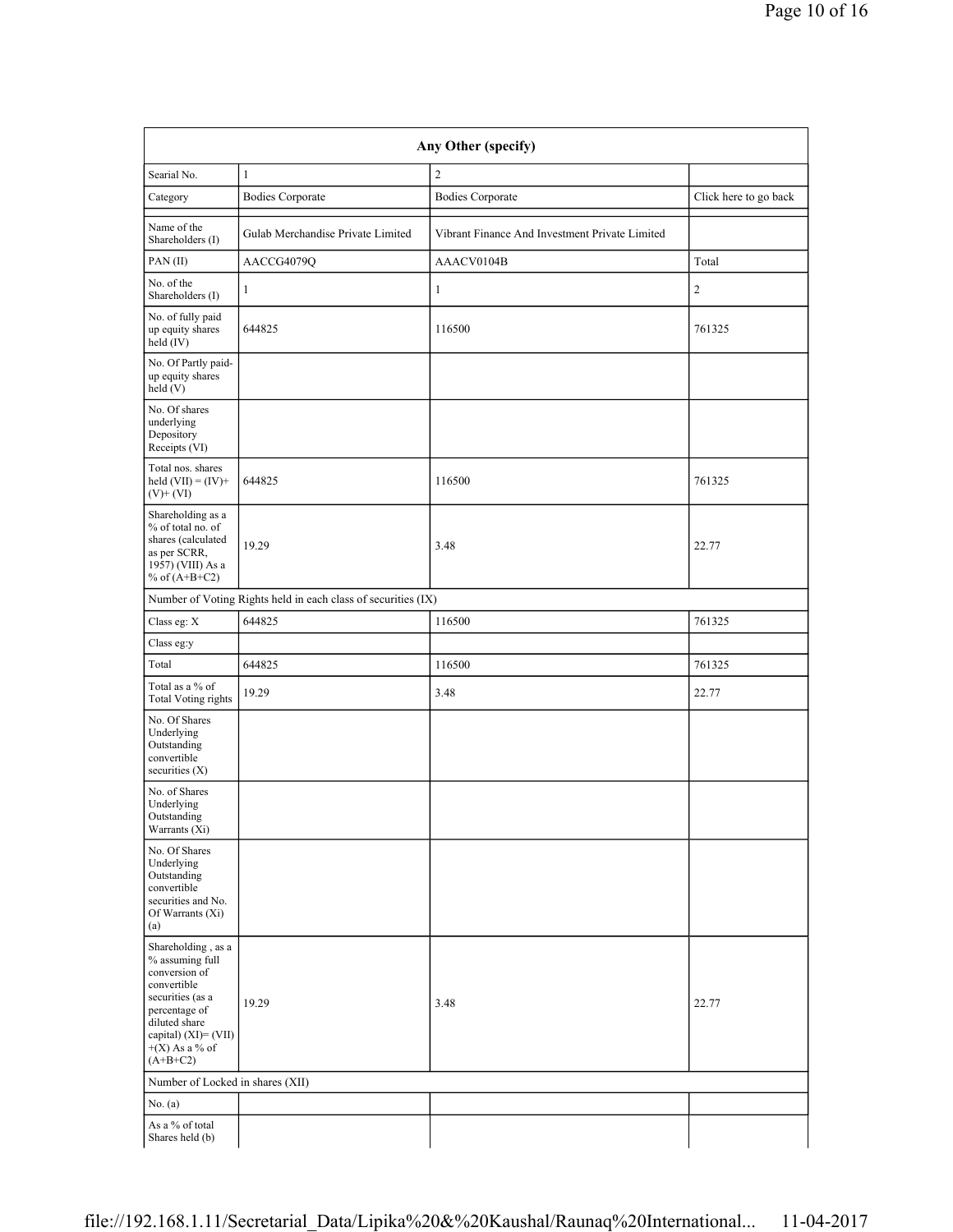| Number of Shares pledged or otherwise encumbered (XIII)              |        |        |        |  |  |  |  |
|----------------------------------------------------------------------|--------|--------|--------|--|--|--|--|
| No. (a)                                                              |        |        |        |  |  |  |  |
| As a % of total<br>Shares held (b)                                   |        |        |        |  |  |  |  |
| Number of equity<br>shares held in<br>dematerialized<br>form $(XIV)$ | 644825 | 116500 | 761325 |  |  |  |  |
| Reason for not<br>providing PAN                                      |        |        |        |  |  |  |  |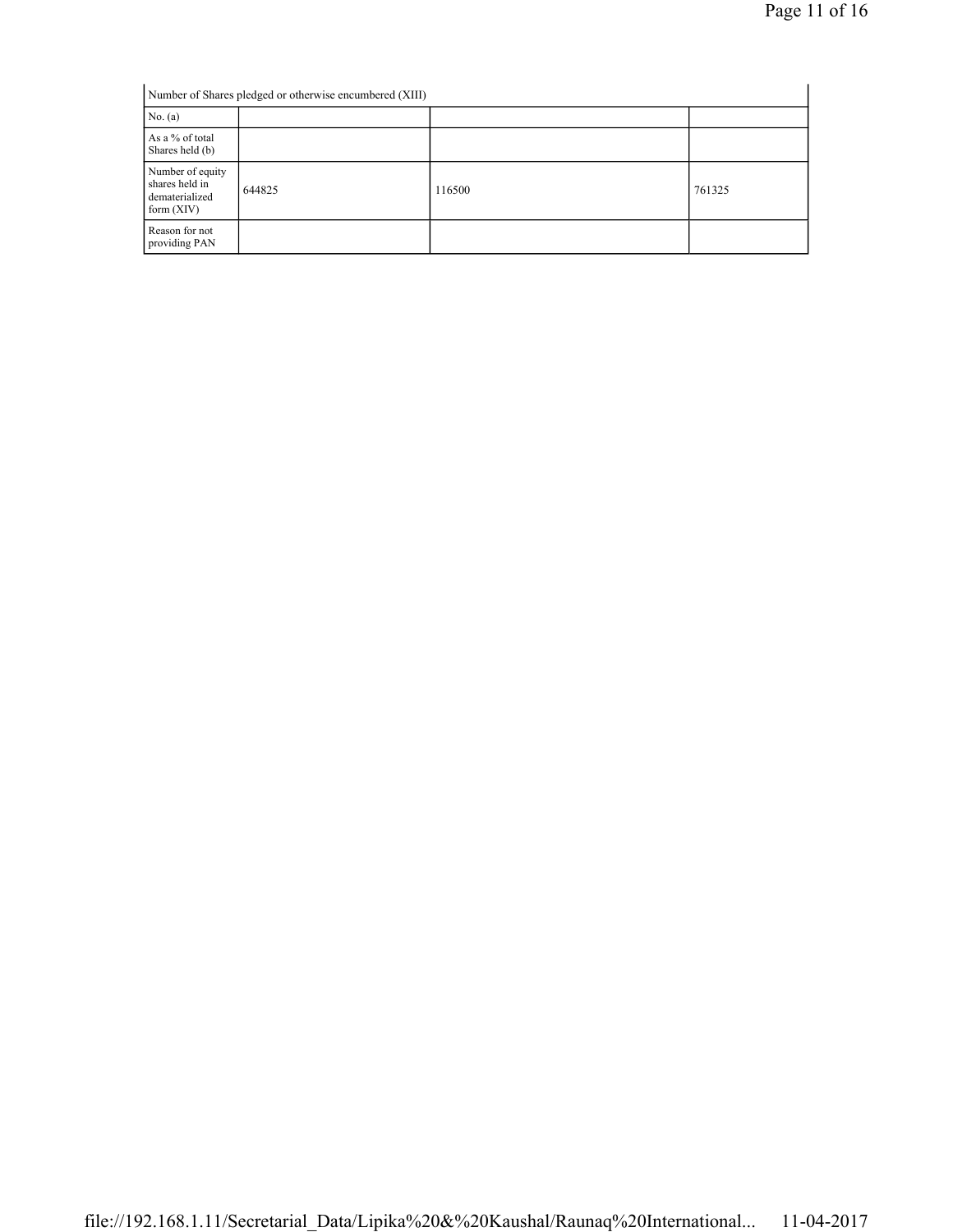| Individuals - ii. Individual shareholders holding nominal share capital in excess of Rs. 2 lakhs.                                                                                        |                                                               |                |                 |                       |  |  |  |  |
|------------------------------------------------------------------------------------------------------------------------------------------------------------------------------------------|---------------------------------------------------------------|----------------|-----------------|-----------------------|--|--|--|--|
| Searial No.                                                                                                                                                                              | $\mathbf{1}$                                                  | $\overline{2}$ | $\mathfrak{Z}$  |                       |  |  |  |  |
| Name of the<br>Shareholders (I)                                                                                                                                                          | Subramanian P                                                 | Rajiv Garg     | Raj Kumar Lohia | Click here to go back |  |  |  |  |
| PAN(II)                                                                                                                                                                                  | AMBPS8931K                                                    | ADPPG1269B     | AAFPL0031K      | Total                 |  |  |  |  |
| No. of fully paid<br>up equity shares<br>held $(IV)$                                                                                                                                     | 50700                                                         | 49930          | 47804           | 148434                |  |  |  |  |
| No. Of Partly paid-<br>up equity shares<br>held(V)                                                                                                                                       |                                                               |                |                 |                       |  |  |  |  |
| No. Of shares<br>underlying<br>Depository<br>Receipts (VI)                                                                                                                               |                                                               |                |                 |                       |  |  |  |  |
| Total nos. shares<br>held $(VII) = (IV) +$<br>$(V)$ + $(VI)$                                                                                                                             | 50700                                                         | 49930          | 47804           | 148434                |  |  |  |  |
| Shareholding as a<br>% of total no. of<br>shares (calculated<br>as per SCRR,<br>1957) (VIII) As a<br>% of $(A+B+C2)$                                                                     | 1.52                                                          | 1.49           | 1.43            | 4.44                  |  |  |  |  |
|                                                                                                                                                                                          | Number of Voting Rights held in each class of securities (IX) |                |                 |                       |  |  |  |  |
| Class eg: X                                                                                                                                                                              | 50700                                                         | 49930          | 47804           | 148434                |  |  |  |  |
| Class eg:y                                                                                                                                                                               |                                                               |                |                 |                       |  |  |  |  |
| Total                                                                                                                                                                                    | 50700                                                         | 49930          | 47804           | 148434                |  |  |  |  |
| Total as a % of<br><b>Total Voting rights</b>                                                                                                                                            | 1.52                                                          | 1.49           | 1.43            | 4.44                  |  |  |  |  |
| No. Of Shares<br>Underlying<br>Outstanding<br>convertible<br>securities $(X)$                                                                                                            |                                                               |                |                 |                       |  |  |  |  |
| No. of Shares<br>Underlying<br>Outstanding<br>Warrants (Xi)                                                                                                                              |                                                               |                |                 |                       |  |  |  |  |
| No. Of Shares<br>Underlying<br>Outstanding<br>convertible<br>securities and No.<br>Of Warrants (Xi)<br>(a)                                                                               |                                                               |                |                 |                       |  |  |  |  |
| Shareholding, as a<br>% assuming full<br>conversion of<br>convertible<br>securities (as a<br>percentage of<br>diluted share<br>capital) $(XI) = (VII)$<br>$+(X)$ As a % of<br>$(A+B+C2)$ | 1.52                                                          | 1.49           | 1.43            | 4.44                  |  |  |  |  |
| Number of Locked in shares (XII)                                                                                                                                                         |                                                               |                |                 |                       |  |  |  |  |
| No. (a)                                                                                                                                                                                  |                                                               |                |                 |                       |  |  |  |  |
| As a % of total<br>Shares held (b)                                                                                                                                                       |                                                               |                |                 |                       |  |  |  |  |
| Number of equity<br>shares held in<br>dematerialized<br>form $(XIV)$                                                                                                                     | 50700                                                         | 49930          | 47804           | 148434                |  |  |  |  |
| Reason for not providing PAN                                                                                                                                                             |                                                               |                |                 |                       |  |  |  |  |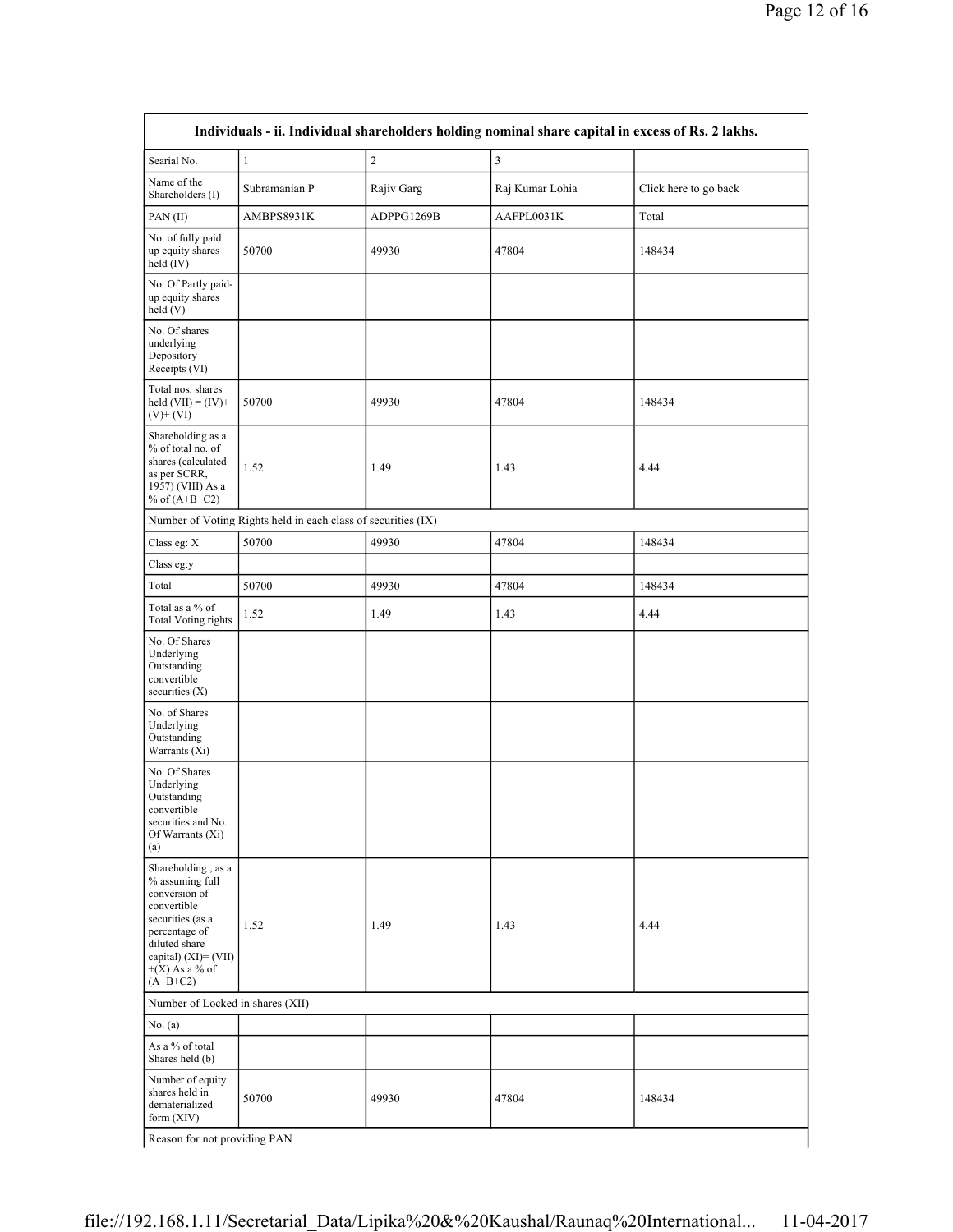| Reason for not<br>providing PAN |  |  |
|---------------------------------|--|--|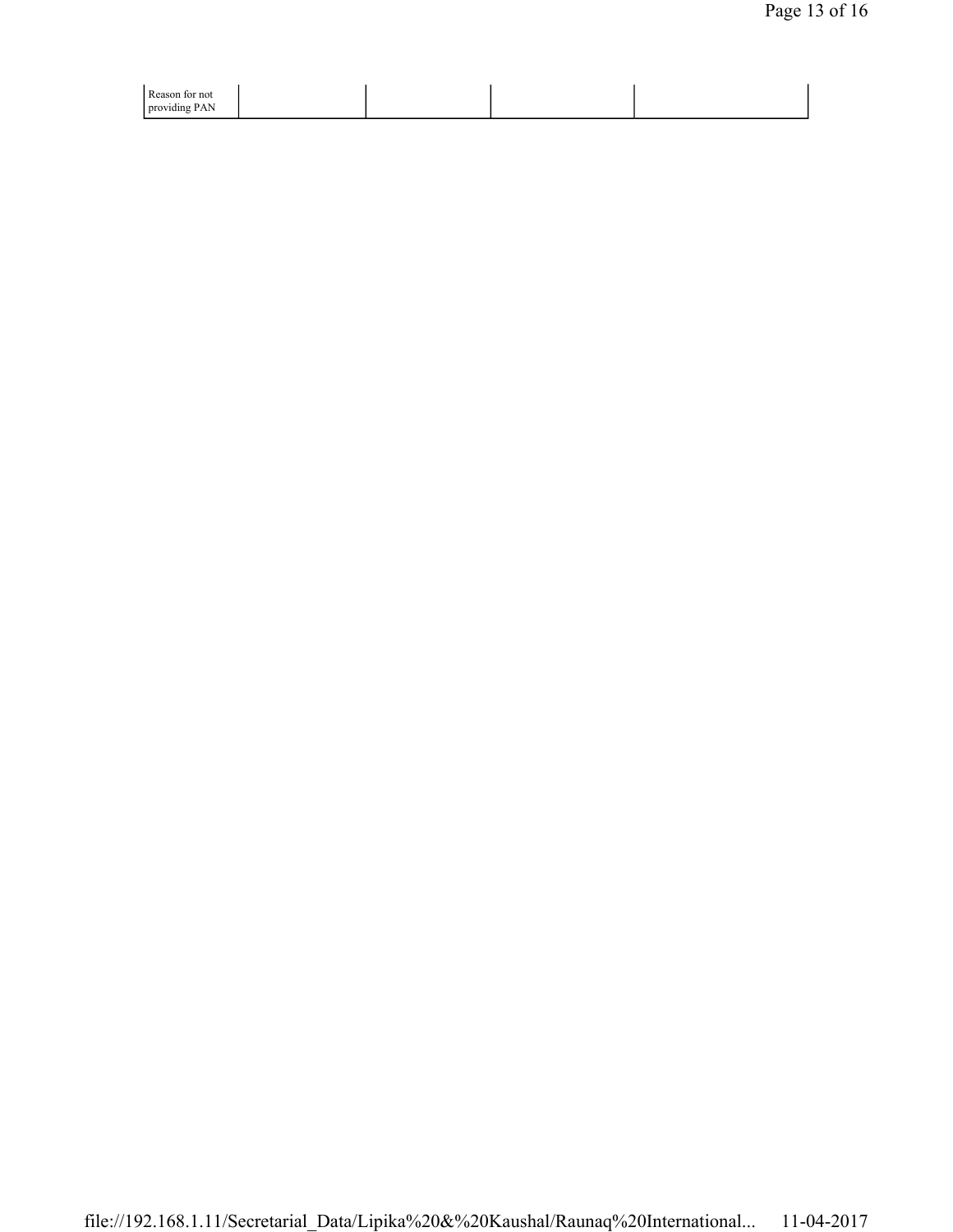| Any Other (specify)                                                                                                                                                                      |              |                                                               |              |                         |                         |                       |  |
|------------------------------------------------------------------------------------------------------------------------------------------------------------------------------------------|--------------|---------------------------------------------------------------|--------------|-------------------------|-------------------------|-----------------------|--|
| Searial No.                                                                                                                                                                              | $\mathbf{1}$ | $\overline{c}$                                                | 3            | $\overline{4}$          | 5                       |                       |  |
| Category                                                                                                                                                                                 | <b>HUF</b>   | NRI - Non-Repat                                               | NRI - Repat  | <b>Clearing Members</b> | <b>Bodies Corporate</b> |                       |  |
| Category / More<br>than 1 percentage                                                                                                                                                     | Category     | Category                                                      | Category     | Category                | Category                |                       |  |
| Name of the<br>Shareholders (I)                                                                                                                                                          |              |                                                               |              |                         |                         | Click here to go back |  |
| $PAN$ (II)                                                                                                                                                                               |              |                                                               |              |                         |                         | Total                 |  |
| No. of the<br>Shareholders (I)                                                                                                                                                           | 25           | 3                                                             | $\mathbf{2}$ | 9                       | 27                      | 66                    |  |
| No. of fully paid<br>up equity shares<br>held (IV)                                                                                                                                       | 38071        | 2274                                                          | 1574         | 11891                   | 49403                   | 103213                |  |
| No. Of Partly paid-<br>up equity shares<br>held(V)                                                                                                                                       |              |                                                               |              |                         |                         |                       |  |
| No. Of shares<br>underlying<br>Depository<br>Receipts (VI)                                                                                                                               |              |                                                               |              |                         |                         |                       |  |
| Total nos. shares<br>held $(VII) = (IV) +$<br>$(V)$ + $(VI)$                                                                                                                             | 38071        | 2274                                                          | 1574         | 11891                   | 49403                   | 103213                |  |
| Shareholding as a<br>% of total no. of<br>shares (calculated<br>as per SCRR,<br>1957) (VIII) As a<br>% of $(A+B+C2)$                                                                     | 1.14         | 0.07                                                          | 0.05         | 0.36                    | 1.48                    | 3.1                   |  |
|                                                                                                                                                                                          |              | Number of Voting Rights held in each class of securities (IX) |              |                         |                         |                       |  |
| Class eg: $\mathbf X$                                                                                                                                                                    | 38071        | 2274                                                          | 1574         | 11891                   | 49403                   | 103213                |  |
| Class eg:y                                                                                                                                                                               |              |                                                               |              |                         |                         |                       |  |
| Total                                                                                                                                                                                    | 38071        | 2274                                                          | 1574         | 11891                   | 49403                   | 103213                |  |
| Total as a % of<br><b>Total Voting rights</b>                                                                                                                                            | 1.14         | 0.07                                                          | 0.05         | 0.36                    | 1.48                    | 3.1                   |  |
| No. Of Shares<br>Underlying<br>Outstanding<br>convertible<br>securities $(X)$                                                                                                            |              |                                                               |              |                         |                         |                       |  |
| No. of Shares<br>Underlying<br>Outstanding<br>Warrants (Xi)                                                                                                                              |              |                                                               |              |                         |                         |                       |  |
| No. Of Shares<br>Underlying<br>Outstanding<br>convertible<br>securities and No.<br>Of Warrants (Xi)<br>(a)                                                                               |              |                                                               |              |                         |                         |                       |  |
| Shareholding, as a<br>% assuming full<br>conversion of<br>convertible<br>securities (as a<br>percentage of<br>diluted share<br>capital) $(XI) = (VII)$<br>$+(X)$ As a % of<br>$(A+B+C2)$ | 1.14         | 0.07                                                          | 0.05         | 0.36                    | 1.48                    | 3.1                   |  |
| Number of Locked in shares (XII)                                                                                                                                                         |              |                                                               |              |                         |                         |                       |  |
| No. (a)                                                                                                                                                                                  |              |                                                               |              |                         |                         |                       |  |
|                                                                                                                                                                                          |              |                                                               |              |                         |                         |                       |  |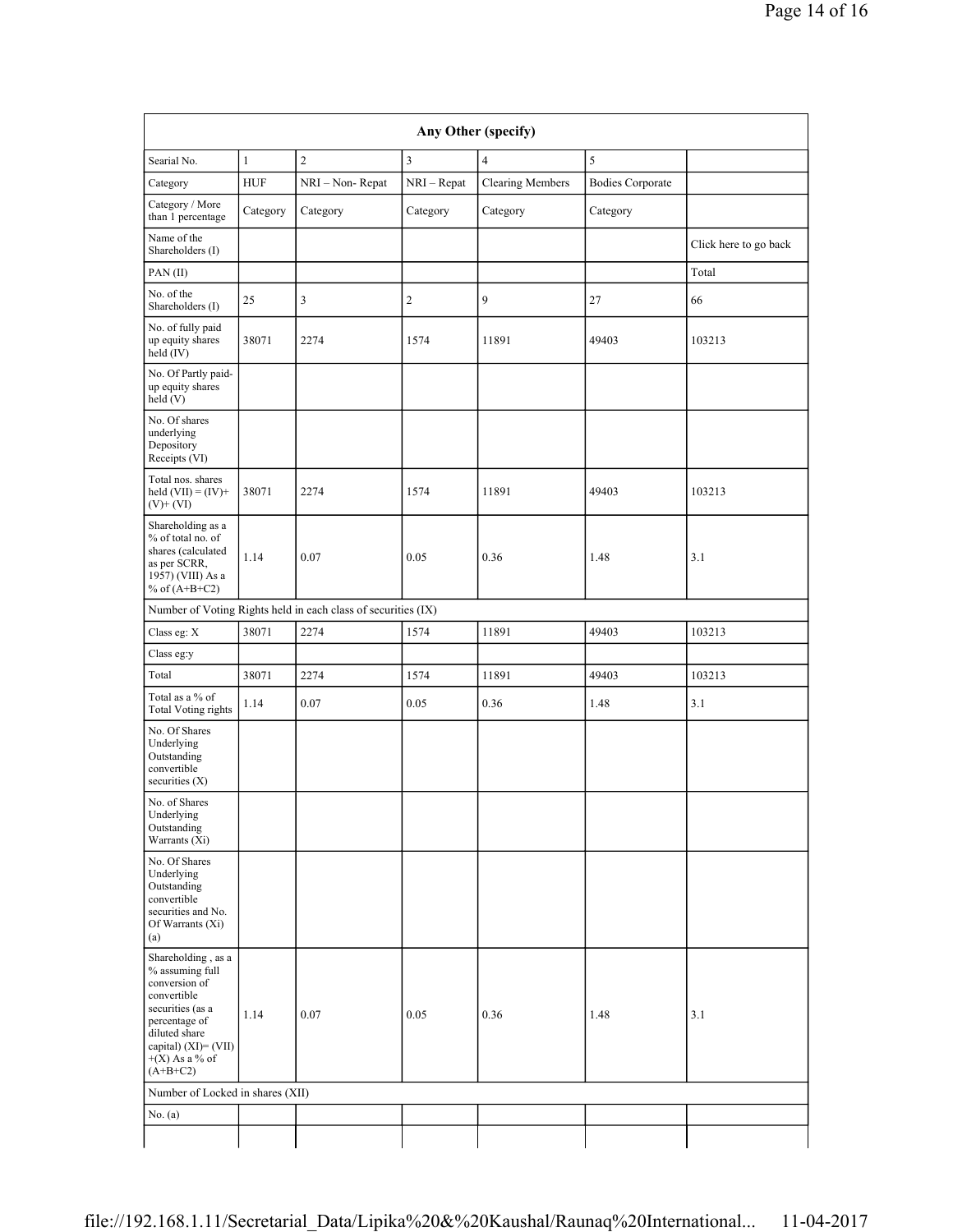| As a % of total<br>Shares held (b)                                   |       |      |      |       |       |       |
|----------------------------------------------------------------------|-------|------|------|-------|-------|-------|
| Number of equity<br>shares held in<br>dematerialized<br>form $(XIV)$ | 38071 | 2274 | 1574 | 11891 | 24663 | 78473 |
| Reason for not providing PAN                                         |       |      |      |       |       |       |
| Reason for not<br>providing PAN                                      |       |      |      |       |       |       |